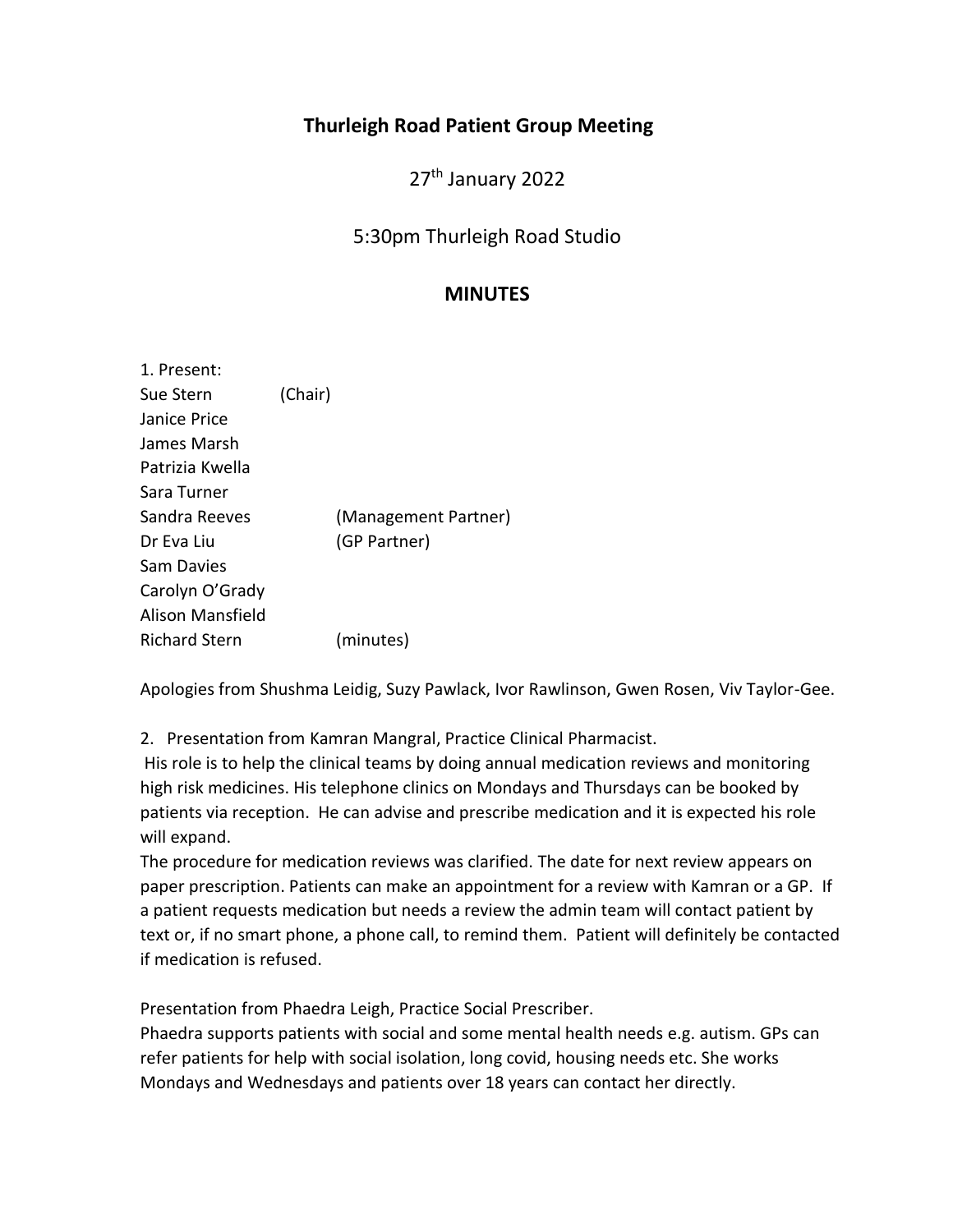Some face-to-face interviews but 2/3 are by telephone.

Discussion about how to publicise these new roles for patients. Sandra to consider putting more information on website, possibly with videos of Kamran and Phaedra talking about their roles and a poster in the surgery.

## 3. Minutes of last meeting were accepted.

Sue confirmed that evidence had been submitted to the Select Committee on the Future of General Practice.

#### 4. News from Practice

- Update on Covid booster campaign – clinics have been continuing throughout December and January with the help of volunteers. No more are planned at present but this is under review.

-Staffing – The Practice has been trying to recruit to the following vacancies: GP sessions (there is a shortage of GPs), junior nurse and receptionists. They are also recruiting a pharmacy technician to support Kamran, as well as looking into the roles of physicians' associates, and paramedics. There is a problem with shortage of room space for these new roles. A new reception supervisor is to start next week. In addition there has been a lot of staff sickness.

- The number of face to face interviews with patients has increased. Should lateral flow tests be required before consultations?

-The phone system is to be upgraded and Dr Christopher is working on this.

-Mandatory vaccinations for staff will cause problems as some staff are not vaccinated. - Sandra is providing well-being support for staff to help with anxiety and stress in these difficult times.

- Sale of premises to PHP is proceeding.

## 5. Hospital Discharge.

There is a shortage of district nurses. Chronic cases are identified by PACT, Planning All Care Together. GPs review hospital discharge letters and take appropriate action. 'Hospital at Home' exists to facilitate discharge plan.

-Healthwatch is doing research on carers and hospital discharge. The Practice was asked to put carers in touch with Healthwatch for this study. Sara to provide information to Sandra and Healthwatch to promote the link.

## 6. How can we help the Practice?

Virtual Group – Sue to contact Shushma re email to patients about the patient group. The Chair thanked the Practice staff for their help with the group in these difficult times. Should the Practice consider using social media to communicate with patients? Many older patients do not use it. The website is work in progress.